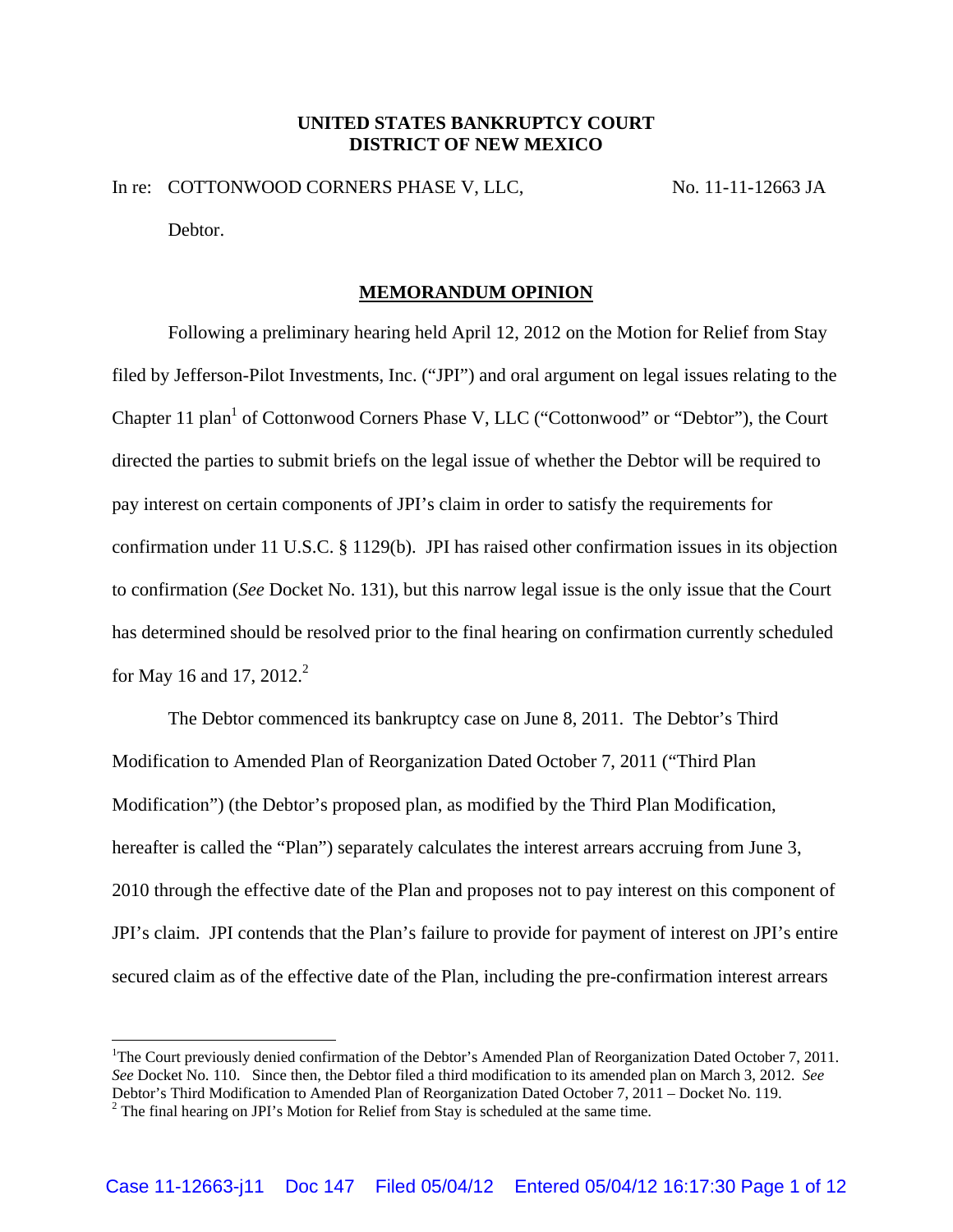component of the claim, violates the provisions of 11 U.S.C.  $\S$  1129(b)(2)(A). The Debtor counters that its plan meets the "fair and equitable" requirements of 11 U.S.C. § 1129(b)(2)(A) under the third, alternative, standard of "indubitable equivalence" found in 11 U.S.C. §  $1129(b)(2)(A)(iii).$ <sup>3</sup> The Debtor asserts that payment of interest on the interest arrears component of JPI's claim would constitute payment of "interest on interest" contrary to the applicable loan documents, and is not required by  $\S 1129(b)(2)(A)(iii)$ .

 After consideration of the briefs submitted by the parties in light of the applicable case law, the Court finds that the Debtor is required to include the pre-confirmation interest arrears as part of JPI's secured claim, and to pay interest on the full amount of the claim as of the effective date of the Plan in order to satisfy the requirements of 11 U.S.C. 11 U.S.C.  $\S 1129(b)(2)(A)(iii).$ <sup>4</sup>

### **DISCUSSION**

The Plan separately classifies JPI's claim as a secured claim. JPI voted to reject the Plan. Therefore, pursuant to 11 U.S.C. 11 U.S.C. § 1129(a)(8), to confirm the Plan it must satisfy the requirements of 11 U.S.C. 11 U.S.C. § 1129(b) as to JPI's claim. The Debtor's Third Modification calculates JPI's claim in three components: 1) the principal balance ("Principal"), which includes accrued but unpaid interest as of June 2, 2010 (the date of default); 2) cost arrears ("Cost Arrears") which includes all reasonable attorneys' fees incurred by JPI prior to the petition date, plus post-petition attorneys' fees allowed by the Bankruptcy Court, plus all

<sup>&</sup>lt;sup>3</sup> The Court recognizes that satisfaction of one of the three, alternative prongs under 11 U.S.C. § 1129(b)(2)(A) does not necessarily mandate a finding that the plan meets the more general fair and equitable requirement found in 11 U.S.C. § 1129(b)(1). *See, e.g., In re Pacific Lumber Co.,* 584 F.3d 229, 245 (5<sup>th</sup> Cir. 2009)("Even a plan compliant with these alternative minimum standards is not necessarily fair and equitable.")(citation omitted); *In re Sandy Ridge Dev. Corp.*, 881 F.2d 1346, 1352 (5<sup>th</sup> Cir. 1989)(acknowledging that technical compliance with § 1129(b)(2)(A) does not assure a finding that a proposed plan is fair and equitable.); *In re Sunflower Racing, Inc.,*  226 B.R. 673, 687 (D.Kan. 1998)("[S]ection 1129(b)(2) sets forth only minimum standards of what is fair and equitable.")(citations omitted).

<sup>&</sup>lt;sup>4</sup>Because the Court's decision is limited to the narrow issue of whether the Debtor's Plan must provide for payment of interest on the interest arrears, the decision does not address whether other provisions of the Plan satisfy the fair and equitable requirement necessary to confirmation under the cram down provisions of 11 U.S.C. § 1129(b).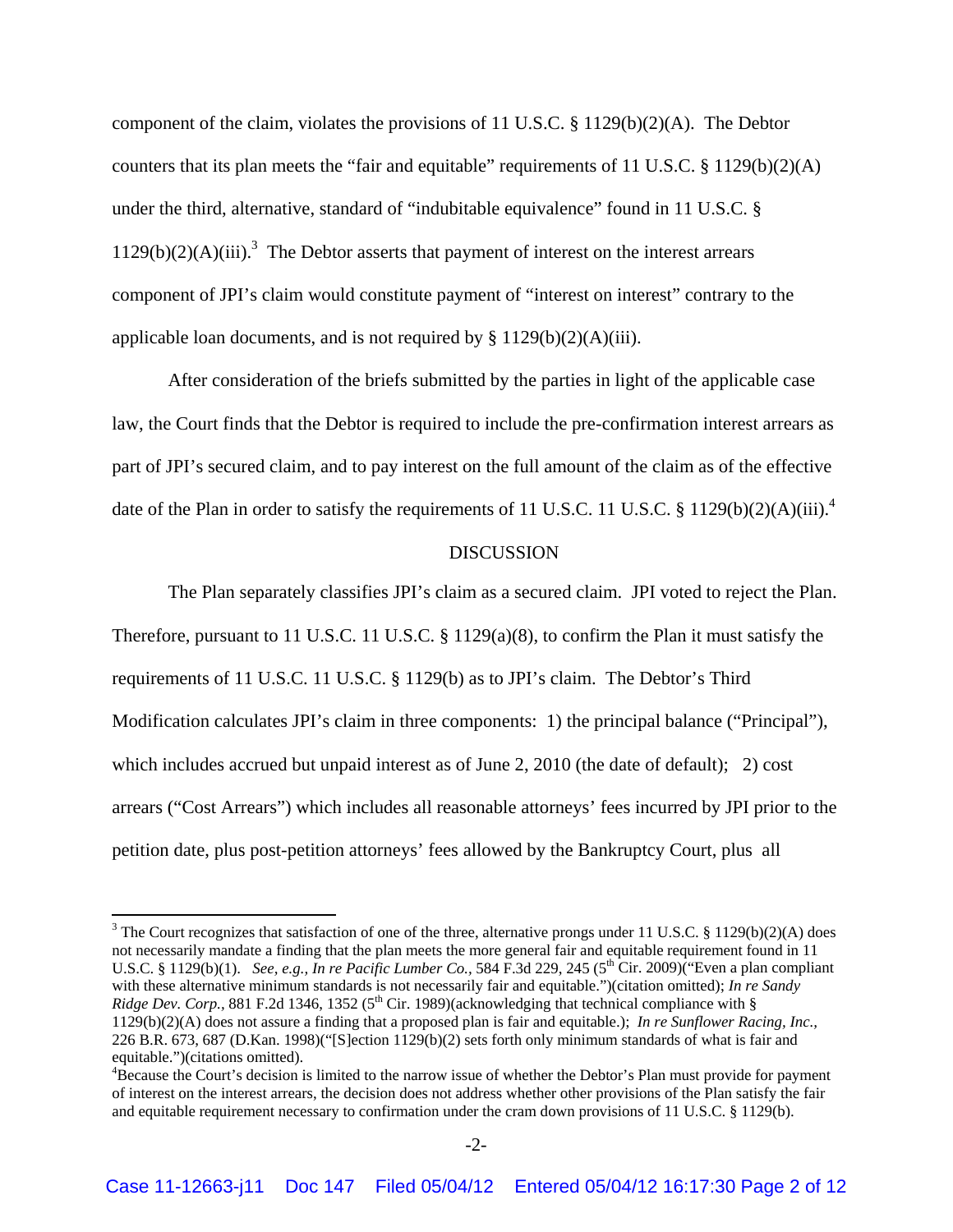reasonable and necessary costs incurred under the terms of the original loan documents from April 2010 through the effective date of the Plan; and 3) interest arrears ("Interest Arrears") which includes interest on the Principal at the rate of 9.86% (the applicable contract default rate of interest) from June 3, 2010 through the effective date of the Plan, late fees in the total amount of \$1983.44, and interest on any Cost Arrears at the rate of 9.86% from the date such Cost Arrears are paid by JPI until the effective date of the Plan, less any adequate protection payments that the Debtor pays to JPI prior to the Plan's effective date. *See* Third Plan Modification, ¶¶ a), d), and e). The Debtor proposes to pay post-confirmation interest on the Principal and Cost Arrears at the rate of 7% per annum,<sup>5</sup> but provides that the Interest Arrears will not bear interest. *Id.* at  $\P$  a), b), and c). Instead, the Debtor proposes to pay the Interest Arrears in thirty equal quarterly payments over a period of 7.5 years. *Id.* at ¶ c). This treatment fails to satisfy the requirements of 11 U.S.C.  $\S$  1129(b)(2)(A).

# *Fair and Equitable: Indubitable Equivalence and Present Value*.

The question before the Court is whether the provision in the Third Plan Modification that proposes not to pay interest on the Interest Arrears provides JPI with the "indubitable equivalent" of its secured claim under 11 U.S.C.  $\S$  1129(b)(2)(A)(iii). JPI asserts that in order to satisfy the "indubitable equivalent" requirement under 11 U.S.C. § 1129(b)(2)(A)(iii), the Debtor must comply with subsection (II) of 11 U.S.C. § 1129(b)(2)(A)(i), which requires the Debtor to compensate JPI for the present value of its secured claim as of the effective date of the Plan. JPI asserts that the Third Plan Modification fails to satisfy this requirement because the Plan, by providing for payment of the Interest Arrears over a 7.5-year period without interest on the

 $<sup>5</sup>$  The Court previously established the rate of 7% per annum as the appropriate discount rate to be applied to JPI's</sup> claim under the Plan as then formulated in order to comply with the requirements of 11 U.S.C. § 1129(b)(2)(A)(i). *See* Memorandum Opinion, p. 33 (Docket No. 109).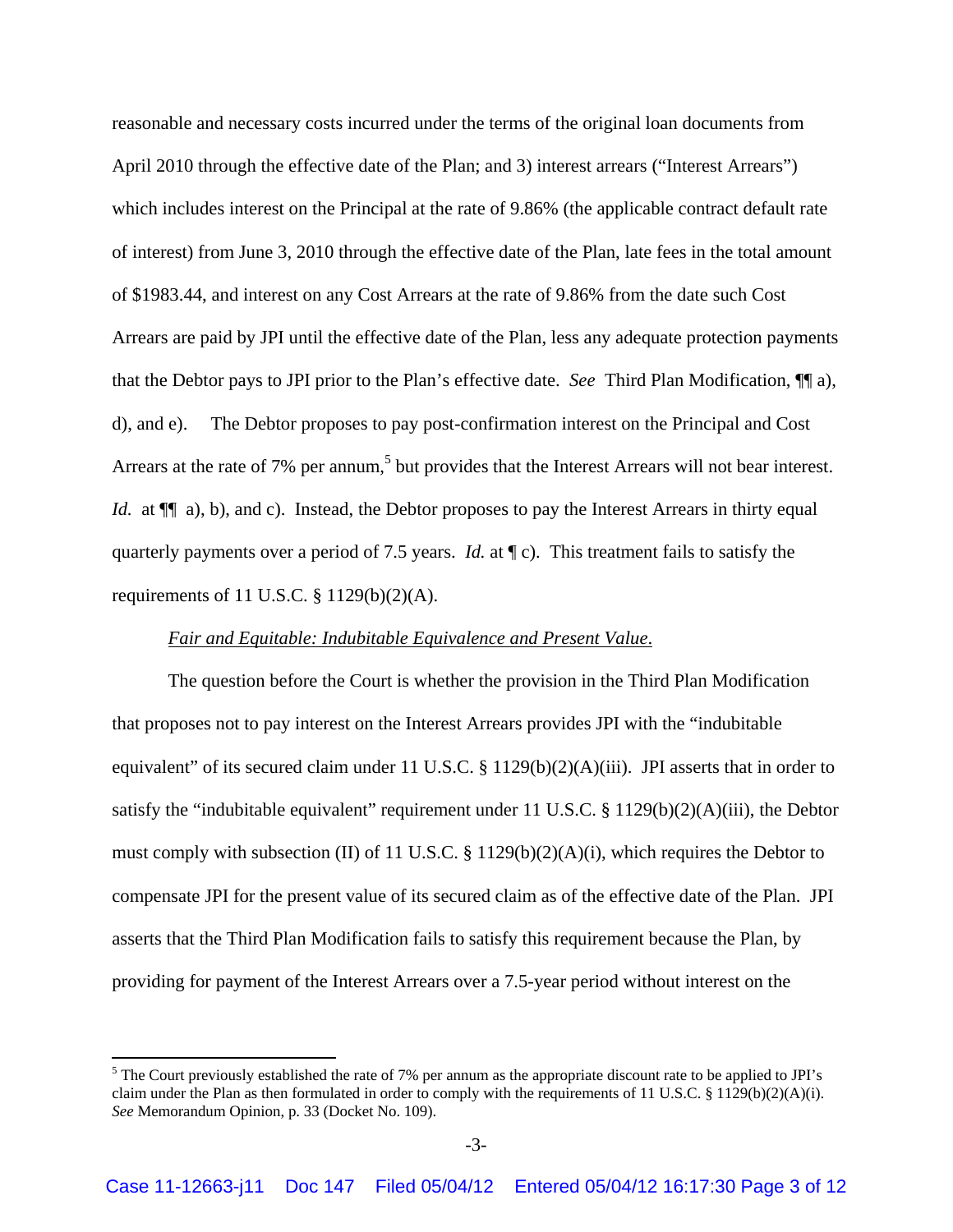Interest Arrears, does not provide JPI with the present value of the Interest Arrears component of its secured claim.

The Debtor counters that it need only satisfy the requirement of  $\S 1129(b)(2)(A)(i)$ ,  $\S$  $1129(b)(2)(A)(ii)$  or §  $1129(b)(2)(A)(iii)$  for confirmation of its Plan over the objection of a rejecting class of secured claims. According to the Debtor, this means that if confirmation is sought pursuant to subsection (iii), subsections (i) and (ii) are simply inapplicable. The Debtor argues that regardless of what  $\S 1129(b)(2)(A)(i)(II)$  requires, the indubitable equivalent standard of § 1129(b)(2)(A)(iii) is satisfied if the secured creditor receives the full benefit of its bargain made *at the inception of the contract*. The Debtor reasons that if the Plan provides for payment of JPI's claim in full with interest in accordance with the applicable loan documents, including interest on the unpaid principal balance accruing after default but before the Plan's effective date at the default rate of interest, JPI will receive the full benefit of its bargain made at the inception of the contract. The Debtor "concedes that 'indubitable equivalence' requires that 'present value' be calculated in determining whether the payout to the creditor provides it with the benefit of its original bargain," but contends that payment of interest in accordance with contract terms satisfies this present value requirement. *See* [Debtor's] Memorandum – Docket No. 137, p 5. The Debtor maintains that if JPI were to receive interest on the Interest Arrears, it would not receive the indubitable equivalent of its claim, but instead would receive a windfall by receiving interest on interest contrary to the original bargain made by the parties.

The Court disagrees with the Debtor's reasoning that JPI would receive the full benefit of its bargain made at the inception of the contract if the Debtor were to pay interest on the outstanding principal balance as provided by the contract between the Debtor and JPI. The Debtor commenced this chapter 11 case on the eve of a foreclosure sale. The Debtor's plan

-4-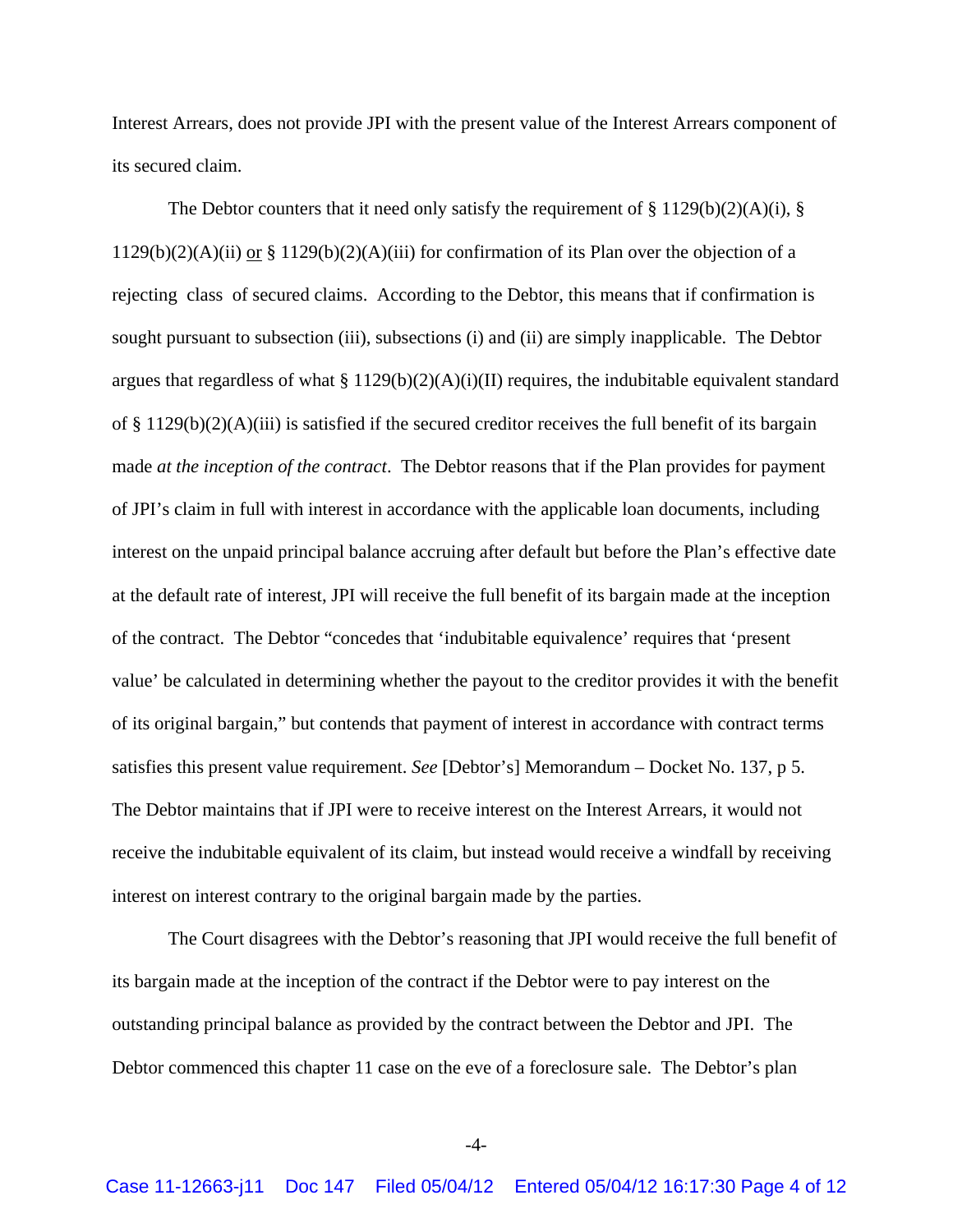proposes to pay the Interest Arrears totaling over \$600,000 on a loan in the original principal amount of \$3,500,000, over a period of 7.5 years without interest. Under the Plan, JPI is precluded from foreclosing its mortgage so long as the Debtor complies with its obligations under the Plan. The Third Plan Modification itself acknowledges that it seeks to modify the terms of the loan documents.<sup>6</sup> For JPI to receive the full benefit of its bargain made at the inception of the contract, the Debtor could not accumulate interest arrears either pre- or postconfirmation, JPI could accelerate its loan if arrearages accumulated, and upon acceleration JPI could foreclose its mortgage lien. The Plan, by modifying the contract provisions of acceleration and foreclosure based on pre-confirmation defaults to permit payment of Interest Arrears over a period of 7.5 years, modifies the original bargain of the parties. Under the original bargain, JPI would have been compensated for the Interest Arrears outstanding on the date of commencement of this bankruptcy case immediately upon a then impending foreclosure sale of its collateral.

Further, the Court disagrees with the Debtor's assertion that it may satisfy the indubitable equivalent standard of  $\S 1129(b)(2)(A)(iii)$  by making deferred cash payments to JPI in an amount that is less than what it would otherwise be entitled to receive to compensate it for the risk and delay of repayment on its claim pursuant to  $\S 1129(b)(2)(A)(i)(II)$ . The  $\S$  $1129(b)(2)(A)(iii)$  indubitable equivalent standard should not be applied in a vacuum. While the alterative subsections of  $1129(b)(2)(A)$  are written in the disjunctive, so that subsection (iii) "affords a distinct basis for confirming a plan," the three subsections are not exhaustive of the overarching fair and equitable requirement of § 1129(b)(1). *In re Pacific Lumber Co.,* 584 F.3d

 6 The Third Plan Modification provides:

Except as specifically modified by the Modified Plan, all terms of the existing loan documents, mortgages and agreements in place between the debtor and JPI as of the date prior to the first default by the Debtor shall remain in place unchanged and unaltered. Except as modified by the Plan or this Modification, in the event of any post-petition default by the debtor JPI shall be entitled to exercise all remedies it was entitled to exercise pre-bankruptcy.

Third Plan Modification, ¶ a) (emphasis added).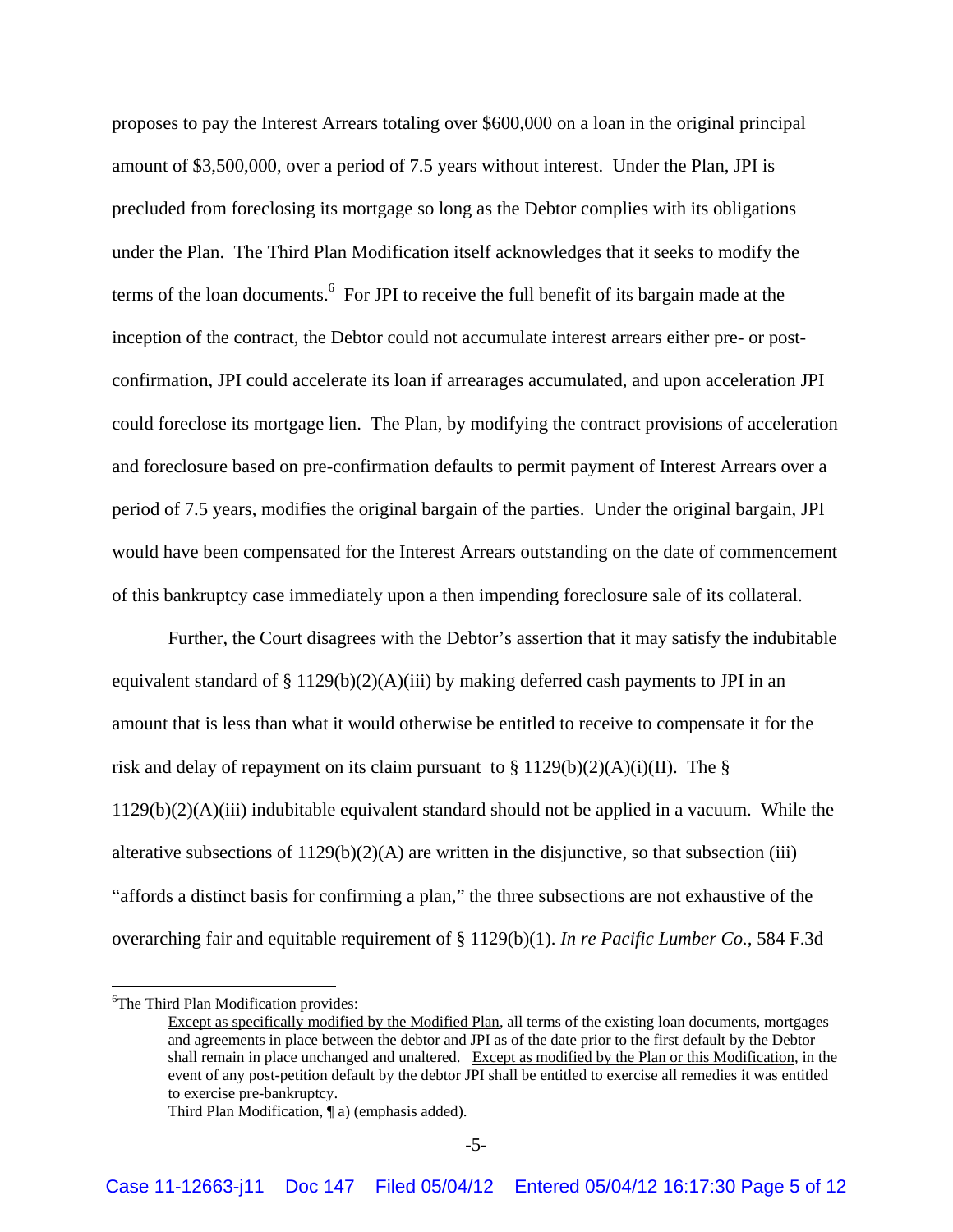229, 246 ( $5<sup>th</sup>$  Cir. 2009). "The non-exhaustive nature of the three subsections is inconsistent with treating them as compartmentalized alternatives." *Id.* at 245-246. The Court, therefore, concludes that the indubitable equivalent alternative under subsection (iii) is not satisfied by deferred cash payments that would result in the creditor receiving less money to compensate it for the risk and delay of repayment on its claim than it would otherwise receive under §  $1129(b)(2)(A)(i).$ <sup>7</sup> *Cf. Pacific Lumber*, 584 F.3d at 246 (stating that "Clauses (i) and (ii) explicitly protect repayment to the extent of the secured creditors' collateral value and the time value compensating for the risk and delay of repayment[,]" and reasoning further that '[i]ndubitable equivalent' is . . . no less demanding a standard than its companions."); *In re Griffiths,* 27 B.R. 873, 877 (Bankr. Kan. 1983)(stating that "[t]he Court does not believe  $$1129(b)(2)(A)(iii)$  was intended as an alternative to the cash payment requirements of §  $1129(b)(2)(A)(i)(II)$ .").<sup>8</sup> Because the indubitable equivalent standard does not contemplate that the Debtor may provide JPI with worse treatment than JPI would be entitled to receive under §  $1129(b)(2)(A)(i)(II)$  to compensate it for the time value of money, the Court will examine

 $<sup>7</sup>$  In reaching this conclusion, the Court is not suggesting that a debtor would fail to satisfy the indubitable equivalent</sup> standard if the plan provided for a combination of deferred cash payments and other consideration that would provide compensation for delay and risk equivalent to the value of the cash payments required by 11 U.S.C. § 1129(b)(2)(A)(i)(II). Further, the Court does not intend to suggest that a debtor can never proceed under the indubitable equivalent standard if the plan proposes a type of treatment covered by subsections (i) or (ii). *Compare River Road Hotel Partners, LLC v. Amalgamated Bank,* 651 F.3d 642, 648 and 652 (7th Cir. 2011), *cert. granted by RadLAX Gateway Hotel, LLC v. Amalgamated Bank,* 132 S.Ct. 845, 181 L.Ed.2d 547 (2011)(observing that "[n]othing in the text of Section  $1129(b)(2)(A)$  directly indicates whether subsection (iii) can be used to confirm every type of reorganization plan or only those plans that fall outside the scope of Subsections (i) and (ii)[,]" but rejecting debtor's argument that a plan could qualify for treatment under subsection (iii) even if the proposed treatment would otherwise fall (and fail) under subsections (i) and (ii)) *with In re Philadelphia Newspapers, LLC,*  599 F.3d 298, 305 and 311 (3<sup>rd</sup> Cir. 2010)(reasoning that, because § 1129(b)(2)(A) "is phrased in the disjunctive ... . a debtor may proceed under subsection (i), (ii), *or* (iii), and need not satisfy more than one subsection[,]" and concluding that the "when a debtor proceeds under subsection (iii), Congress has provided secured lenders with no right to credit bid at a sale of collateral.").

<sup>&</sup>lt;sup>8</sup> See also, In re Swiftco, Inc., 1988 WL 143714, at \*11 (Bankr.S.D.Tex. Oct. 5, 1988)(observing that "[o]ne method of providing the indubitable equivalent of the return of the collateral is the payment in cash, over time, equivalent to the value of the secured creditor's full claim.").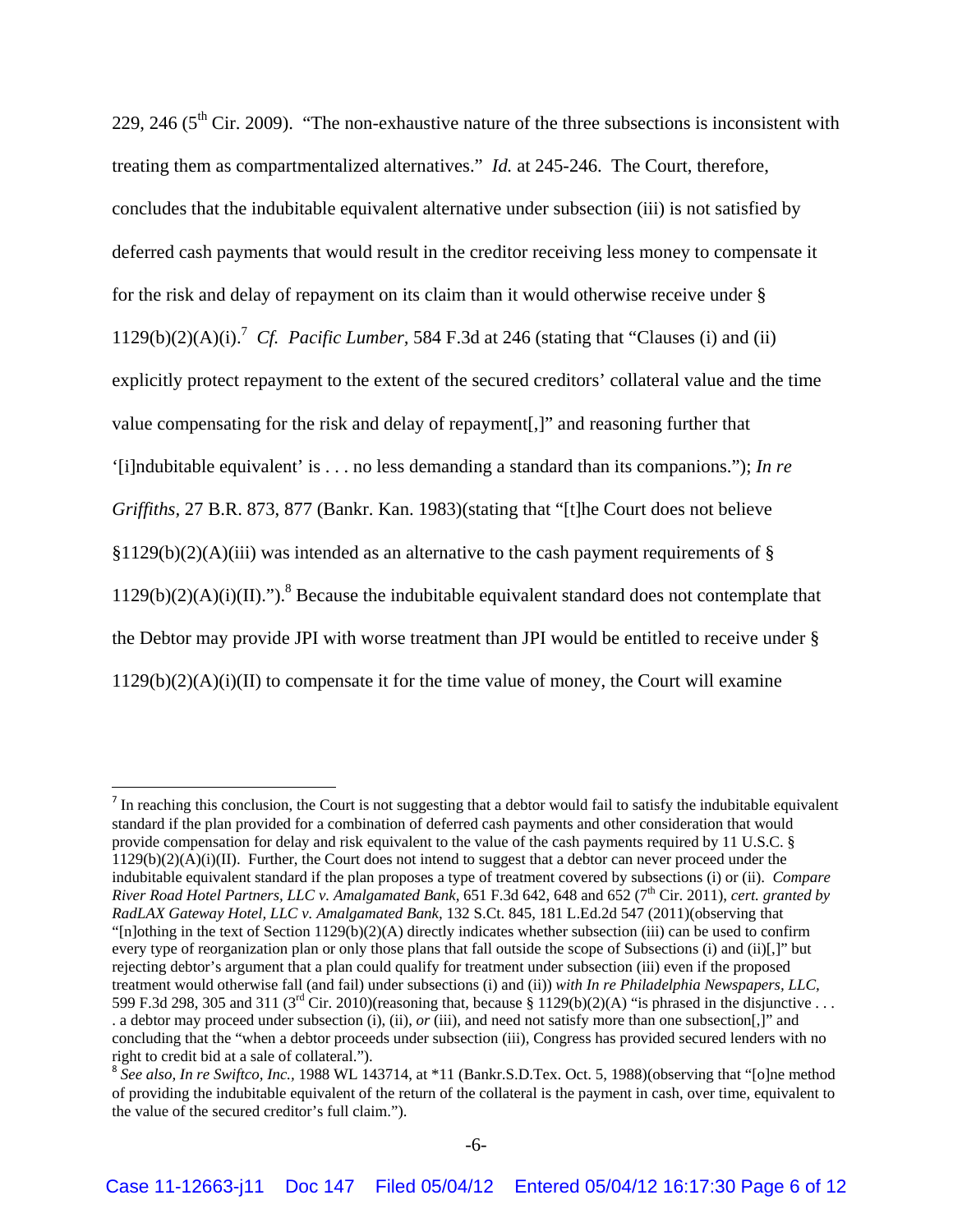whether § 1129(b)(2)(A)(i) would require the Debtor to pay interest on the Interest Arrears after the effective date of the Plan.

Subsection (II) of 11 U.S.C.  $\S$  1129(b)(2)(A)(i) provides:

that each holder of a claim of such class receive on account of such claim deferred cash payments totaling at least the allowed amount of such claim, of a value, **as of the effective date of the plan**, of at least the value of such holder's interest in the estate's interest in such property.

11 U.S.C. § 1129(b)(2)(A)(i)(II)(emphasis added).

This subsection contains a present value requirement.<sup>9</sup> "When payment is deferred, 'a creditor receives the 'present value' of its claim only if the total amount of the deferred payments includes the amount of the underlying claim plus an appropriate amount of interest to compensate the creditor for the decreased value of the claim caused by the delayed payments.'" *In re Airadigm Communications, Inc.* 547 F.3d 763, 768-769 (7<sup>th</sup> Cir. 2008)(quoting *Rake v. Wade,* 508 U.S. 464, 472 n.8, 113 S.Ct. 2187, 124 L.Ed.2d 424 (1993)).

 "Under 11 U.S.C. §506(b), the holder of an oversecured claim is allowed interest on his claim to the extent of the value of the collateral . . . . [S]uch interest accrues *as part of the allowed claim* from the petition date until the confirmation or effective date of the plan." *Rake v. Wade,* 508 U.S. 464, 471, 113 S.Ct. 2187, 2191, 124 L.Ed.2d 424 (1993) (emphasis added). Because the value of the claim is calculated under 11 U.S.C.  $\S 1129(b)(2)(A)(i)(II)$  "as of the effective date of the plan," the amount of JPI's claim as of that date would include the Interest Arrears component.

<sup>9</sup> *See Sunflower Racing,* 226 B.R. at 685 ("The Bankruptcy Code requires that with respect to a class of secured claims which opposes a plan, the plan must provide that the holders of such claims receive on account of their claims deferred cash payments totaling at least the allowed amount of their claims . . . . [and] further provides that the present value of the deferred cash payments as of the effective date of the plan must total 'at least the value of such holder's interest in the estate's interest in the property.'")(quoting 11 U.S.C. § 1129(b)(2)(A)(i)(II)); *In re Bloomingdale Partners,* 155 B.R. 961, 974 (Bankr.N.D.Ill. 1993)(explaining that under § 1129(b)(2)(A)(i)(II), the "payments under the plan must satisfy two requirements: (1) the simple, arithmetic total of the stream of payments must at least equal the total claim, and (2) those payments must have a present value equal to the value of the collateral.").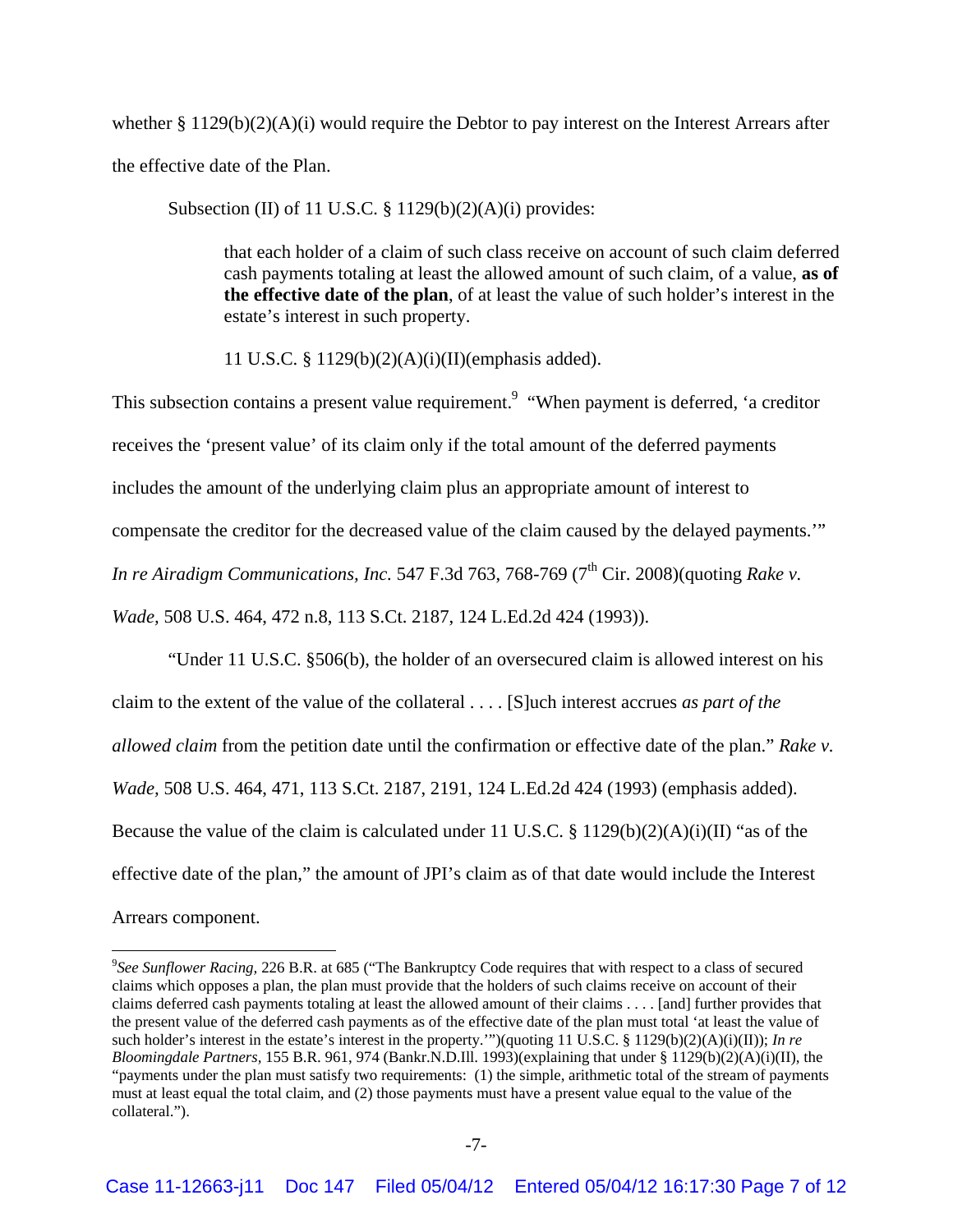In *Rake v. Wade,* the Supreme Court considered in the context of a Chapter 13 case whether the debtors were required under 11 U.S.C. § 1322(b)(5) to pay interest on pre- and postpetition arrears in order to cure a default on an over-secured home mortgage. *Rake v. Wade,* 508 U.S. at 466. The arrears included unpaid interest. *See Wade v. Hannon* 968 F.2d 1036, 1037 (10th Cir. 1992), *aff'd, Rake v. Wade,* 508 U.S. 972, 113 S.Ct. 459, 121 L.Ed.2d 367 (1993)*. Wade*). The Supreme Court in *Rake v. Wade* relied on 11 U.S.C. § 1325(a)(5)(B)(i) and (ii), and 11 U.S.C. § 506(b), to reach its conclusion. Both Section  $1325(a)(5)(B)(ii)$  and Section  $1129(b)(2)(A)(i)(II)$  contain a present value requirement with respect to the amount of the secured claim as of the effective date of the plan. Section  $1325(a)(5)(B)(ii)$  requires, with respect to secured claims, that "[t]he value, as of the effective date of the plan, of property to be distributed under the plan on account of such claim is not less than allowed amount of the claim." Similarly, 11 U.S.C. § 1129(b)(2)(A)(i)(II) provides "that each holder of a claim of such class receive on account of such claim deferred cash payments totaling at least the allowed amount of such claim, of a value, as of the effective date of the plan of at least the value of such holder's interest in the estate's interest in such property." Pursuant to 11 U.S.C. §  $1325(a)(5)(B)(ii)$ , the Supreme Court determined that the mortgagee was entitled to interest on pre-confirmation arrearages, which constituted a part of the mortgagee's claim as of the effective date of the plan, in order to provide the mortgagee with the present value of its claim. *Rake v. Wade,* 508 U.S. at 472-43.

Further, whether the loan documents provide for interest arrears to be added to principal, or otherwise provide for payment of interest on interest, is not determinative of what is required to satisfy the indubitable equivalent requirement of 11 U.S.C.  $\S$  1129(b)(2)(A)(iii). Just as the rate of interest contained in the loan documents is not relevant to the appropriate "discount rate"

-8-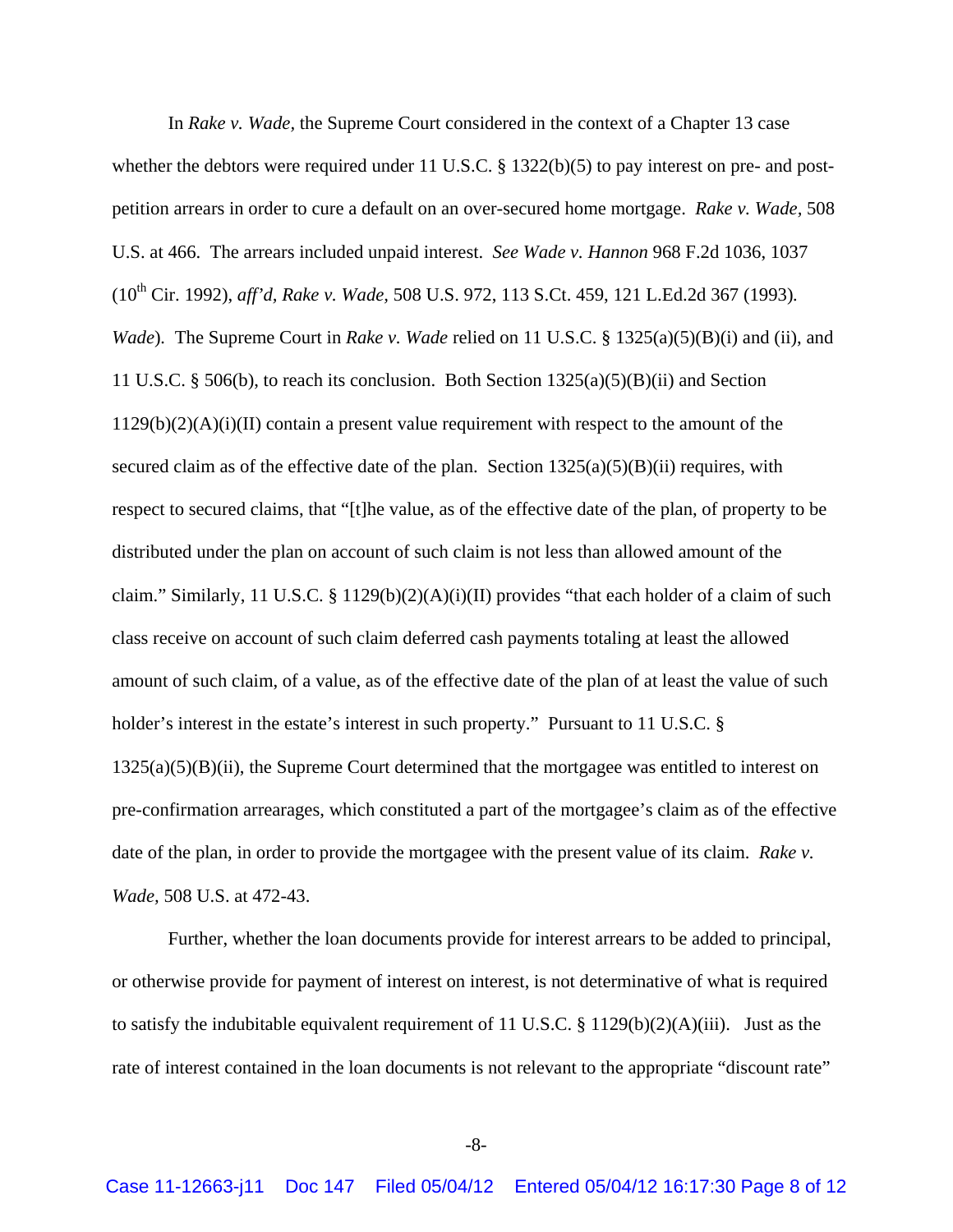to be applied in order to provide the creditor with the present value of its claim, nor does the method of calculating interest in the loan documents dictate what is required to provide the indubitable equivalent of the secured claim. Under *Rake v. Wade,* an over-secured creditor is entitled to "post-confirmation interest on mortgage arrears, irrespective of whether the agreement giving rise to such claim was silent or state law prohibited the same." *In re Alvarez,* 458 B.R. 645, 650-651 (Bankr.D.Puerto Rico 2011); *Wade v. Hannon,* 968 F.2d at 1042 (holding that an over-secured mortgagee "is entitled to postpetition interest on arrearages and other charges even if the mortgage instruments are silent . . . and state law would not require interest to be paid.").

After *Rake v. Wade*, Congress enacted 11 U.S.C. § 1322(e) (providing that

"[n]otwithstanding subsection (b)(2) of this section and sections  $506(b)$  and  $1325(a)(5)$  of this title, if it is proposed in a plan to cure a default, the amount necessary to cure the default shall be determined in accordance with the underlying agreement and applicable nonbankruptcy law") for the express purpose of overruling *Rake v. Wade.* The Floor Statements made in connection with the legislation enacting 11 U.S.C. § 1322(e) included the following remark:

This section will have the effect of overruling the decision of the Supreme Court in *Rake v. Wade*, 508 U.S. 464, 113 S.Ct. 2187, 124 L.Ed.2d 424 (1993). In that case, the Court held that the Bankruptcy Code required that interest be paid on mortgage arrearages paid by debtors curing defaults on their mortgages . . . . This had the effect of giving secured creditors interest on interest payments, and interest on the late charges and other fees, even where applicable laws prohibits such interest and even when it was something that was not contemplated by either party in the original transaction.

H.R. 835, 103rd Cong., 2nd Sess. (1994), 140 Cong. Rec. H10,752 (daily ed. October 4,  $1994$ ).<sup>10</sup>

<sup>&</sup>lt;sup>10</sup>See also Alvarez, 458 B.R. at 651 (stating that "Section 1322(e) was enacted by the Bankruptcy Reform Act of 1994, Pub. L. No. 103-394, § 305, 108 Stat. 4106 (1994) to overrule the Supreme Court's holding in *Rake v. Wade."*).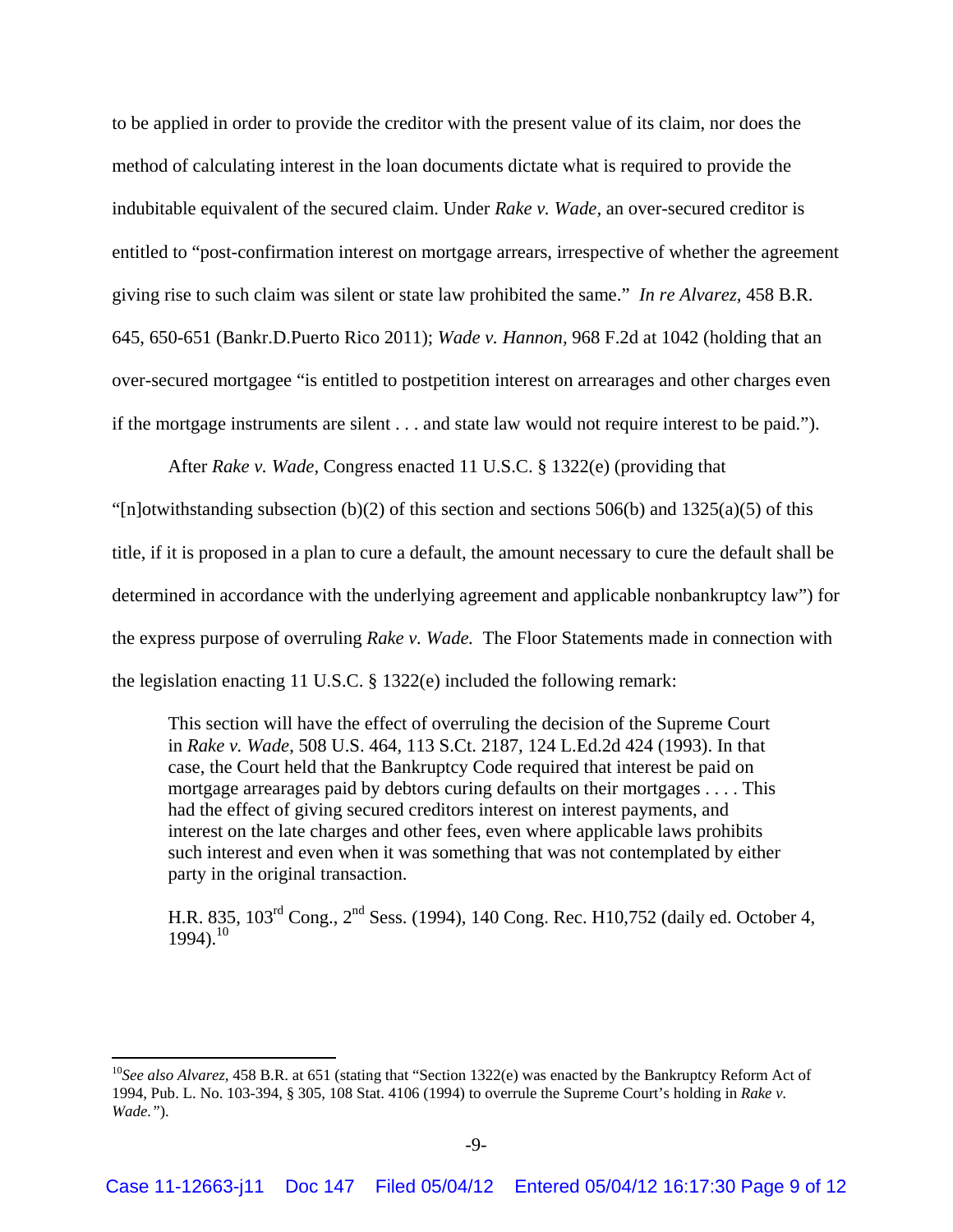No similar subsection has been enacted as part of Chapter 11. Thus, the reasoning in *Rake v. Wade* remains instructive to the question of whether the Debtor is required by 11 U.S.C. § 1129(b)(2)(A) to pay interest on the Interest Arrears component of JPI's claim. The fact that the loan documents between the Debtor and JPI do not provide for "interest on interest" is an insufficient measure of whether the Plan provides JPI with the present value of its claim. And unless the Plan provides for JPI to receive the present value the total amount of its secured claim as of the effective date of the Plan, including the Interest Arrears component of the claim, the Debtor has failed to provide JPI with the "indubitable equivalent" of the claim.

The tax claim cases JPI cites likewise support the conclusion that interest arrears accumulated up to the effective date of a chapter 11 plan become a part of the secured claim, and that interest must be paid on the entire amount of the secured claim calculated as of the effective date of the plan. *See, e.g., In re Southern States Motor Inns, Inc., 709 F.2d 647, 650 (11<sup>th</sup> Cir.* 1983)(construing 11 U.S.C. § 1129(a)(9)(C), acknowledging that tax claimants must be provided with deferred payments equivalent to the present value of their claims, and determining that "the proper method of providing such creditors with the equivalent of the value of their claim as of the effective date of the plan is to charge interest on the claim throughout the payment period.")(citations omitted); *In re Marfin Ready Mix Corp.,* 220 B.R. 148, 164 (Bankr.E.D.N.Y. 1998)(finding that interest on interest may be allowed as part of an over-secured creditor's claim).<sup>11</sup> The fact *Southern States* and *S & P* construe 11 U.S.C. § 1129(a)(9)(C) rather than 11 U.S.C. § 1129(b)(2)(A)(ii)(II) is not a distinguishing factor; the language of these code sections is substantially similar. *See* 11 U.S.C. § 1129(a)(9)(C)("the holder of such claim will receive on

<sup>11</sup>*See also, In re S & P, Inc.,* 189 B.R. 159, 172 (Bankr.N.D.Ind. 1995), *order aff'd by S & P v. Pfeifer,* 189 B.R. 173 (N.D. Ind. 1995),  $aff'd$ , Fed.Appx.<sub>1</sub>, 78 F.3d 587 (7<sup>th</sup> Cir. 1996)(Table)(reporting that "the majority of bankruptcy courts has determined that when a debtor chooses to defer payment under 1129(a)(9)(C), the only proper method for providing the creditor with an amount equal to the value of its claim as of the effective date of confirmation of the plan is to charge interest on the claim throughout the payment period.")(citations omitted).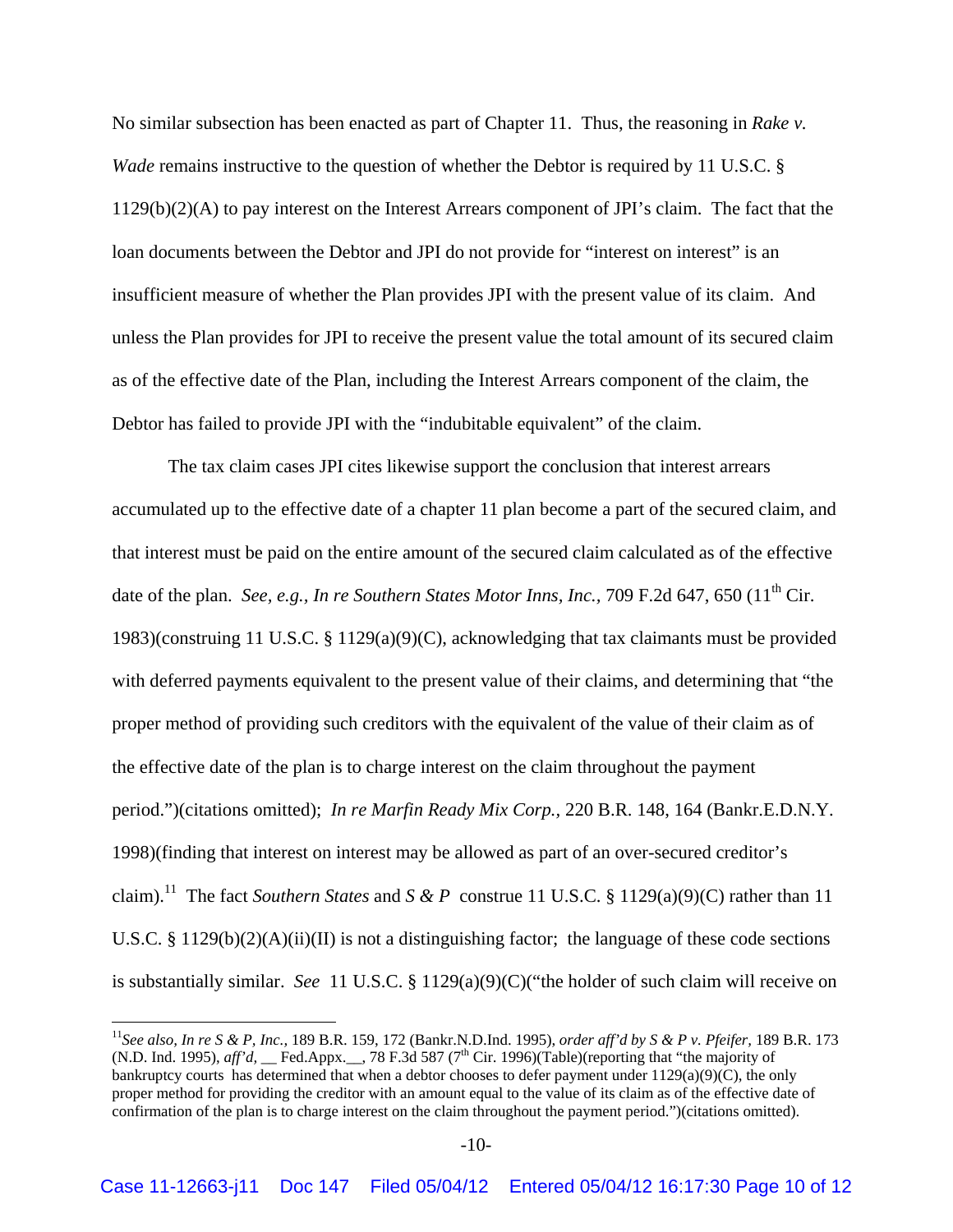account of such claim regular installment payment in cash - - of a total value as of the effective date of the plan, equal to the allowed amount of such claim."); 11 U.S.C. §

 $1129(b)(2)(A)(ii)(II)'$  each holder of a claim . . . receive on account of such claim deferred cash payments totaling at least the allowed amount of such claim . . . ); *In re Cornwall Personal Ins. Agency, Inc.,* 308 B.R. 771, 776 (Bankr.N.D.Tex. 2003)(suggesting that the present value analysis for tax claims under  $$1129(a)(9)(C)$  is equally applicable to the present value analysis required under § 1129(b)(2)(A)(i)(II) because both statutory sections use the identical phrase: "value, as of the effective date of the plan"); *In re Gen. Dev. Corp.,* 135 B.R. 1008, 1012 n.5 (Bankr.S.D.Fla. 1991)(noting that "courts tend to treat the present value standard in [§  $1129(a)(9)$  and  $$1129(b)(2)(A)(i)(II)]$  as virtually identical.")(citations omitted).

In sum, the appropriate discount rate for calculating the present value of JPI's secured claim must be applied to the total amount of the claim as of the effective date of the Plan. *Cf. Marfin Ready Mix,* 220 B.R. at 157 (explaining that "[a]n oversecured creditor is entitled to receive interest pursuant to § 506(b) only until the effective date of the plan. At that time, the accumulated interest becomes part of the creditor's allowed secured claim and, pursuant to 11 U.S.C. § 1129, the plan must provide for payment to the creditor of at least the present value of such allowed claim.")(citing *United Savings Ass'n of Texas v. Timbers of Inwood Forest*, 484 U.S. 365, 377, 108 S.Ct. 626, 633-34, 98 L.Ed.2d 740 (1988)(remaining citations omitted)). Thus, the Debtor must pay interest on the Interest Arrears as part of JPI's claim to provide JPI with the indubitable equivalent of its claim.

#### **CONCLUSION**

Under the indubitable equivalent prong of 11 U.S.C. § 1129(b)(2)(A), a debtor proposing deferred payments to the creditor must pay the creditor the present value of its secured claim

-11-